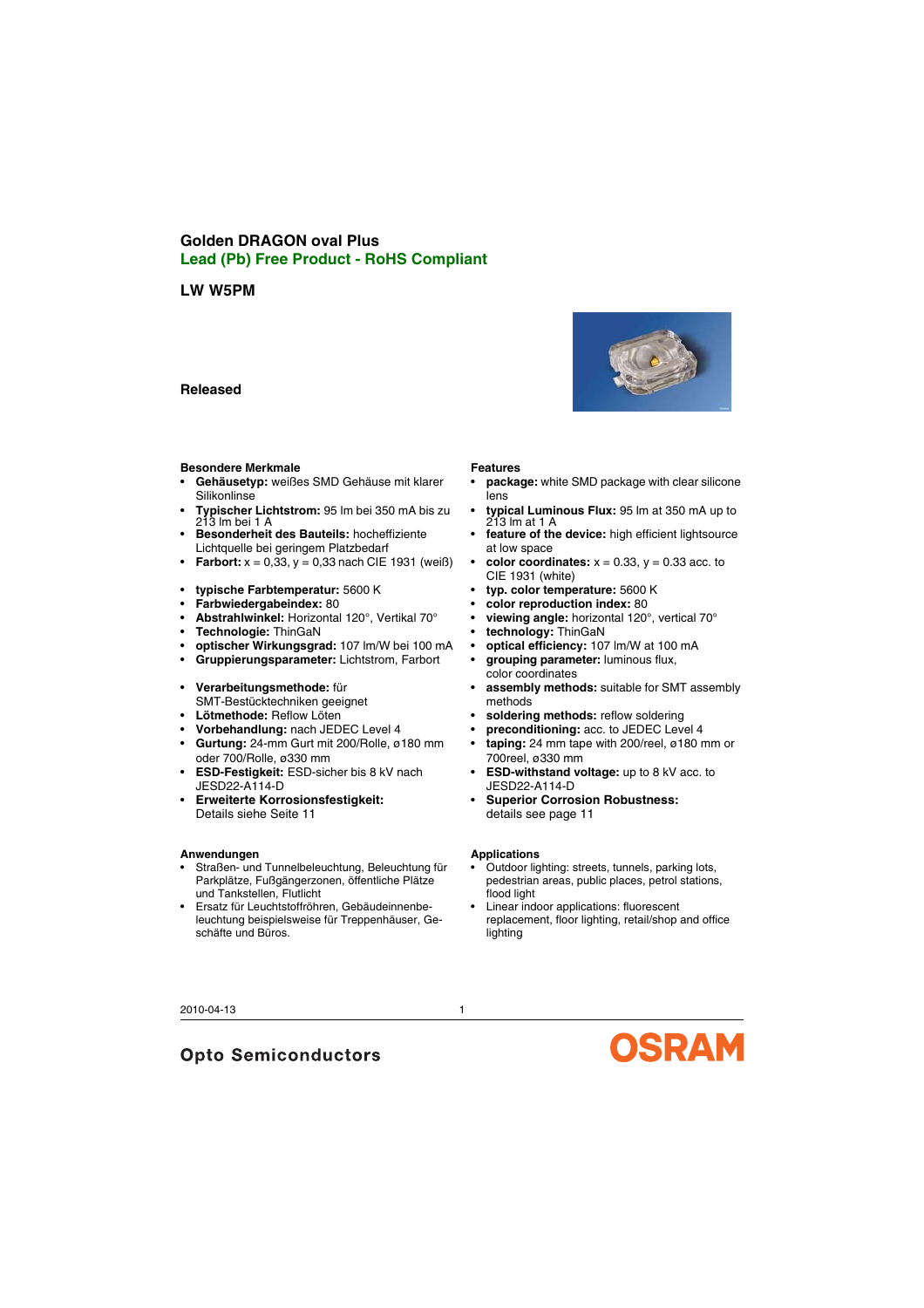### **Bestellinformation Ordering Information**

| Typ                                                         | <b>Emissions-</b><br>farbe  | Lichtstrom <sup>1)</sup> Seite 19                             | <b>Bestellnummer</b>                      |  |
|-------------------------------------------------------------|-----------------------------|---------------------------------------------------------------|-------------------------------------------|--|
| Type                                                        | Color of<br><b>Emission</b> | Luminous Flux <sup>1) page 19</sup><br>$I_F = 350 \text{ mA}$ | <b>Ordering Code</b>                      |  |
|                                                             |                             | $\Phi_{V}$ (mlm)                                              |                                           |  |
| LW W5PM-KXKZ-5K8L<br>LW W5PM-KXKZ-6K8L<br>LW W5PM-KXLX-6K8L | white                       | 71.000  112.000<br>71.000  112.000<br>71.000  130.000         | Q65110A9013<br>Q65110A9000<br>Q65110A9008 |  |

*Anm.: Die oben genannten Typbezeichnungen umfassen die bestellbaren Selektionen. Diese bestehen aus wenigen Helligkeitsgruppen (siehe [Seite](#page-5-0) 6 für nähere Informationen). Es wird nur eine einzige Helligkeitsgruppe pro Gurt geliefert. Z.B.: LW W5PM-KXKZ-5K8L bedeutet, dass auf dem Gurt nur eine der Helligkeitsgruppen KX, KY oder KZ enthalten ist.*

*Um die Liefersicherheit zu gewährleisten, können einzelne Helligkeitsgruppen nicht bestellt werden.*

Gleiches gilt für die Farben, bei denen Farbortgruppen gemessen und gruppiert werden. Pro Gurt wird nur eine<br>Farbortgruppe geliefert. Z.B.: LW W5PM-KXKZ-5K8L bedeutet, dass auf dem Gurt nur eine der Farbortgruppen *-5K bis -8L enthalten ist (siehe [Seite](#page-4-0) 5 für nähere Information). Um die Liefersicherheit zu gewährleisten, können einzelne Farbortgruppen nicht bestellt werden.*

*Note:* The above Type Numbers represent the order groups which include only a few brightness groups (see **[page](#page-5-0) 6** for explanation). Only one group will be shipped on each reel (there will be no mixing of two groups on each<br>reel). E.g. LW W5PM-KXKZ-5K8L means that only one group KX, KY or KZ will be shippable for any one reel. *In order to ensure availability, single brightness groups will not be orderable.*

In a similar manner for colors where chromaticity coordinate groups are measured and binned, single *chromaticity coordinate groups will be shipped on any one reel. E.g. LW W5PM-KXKZ-5K8L means that only 1 chromaticity coordinate group -5K to -8L will be shippable on each reel (see [page](#page-4-0) 5 for explanation). In order to ensure availability, single chromaticity coordinate groups will not be orderable.*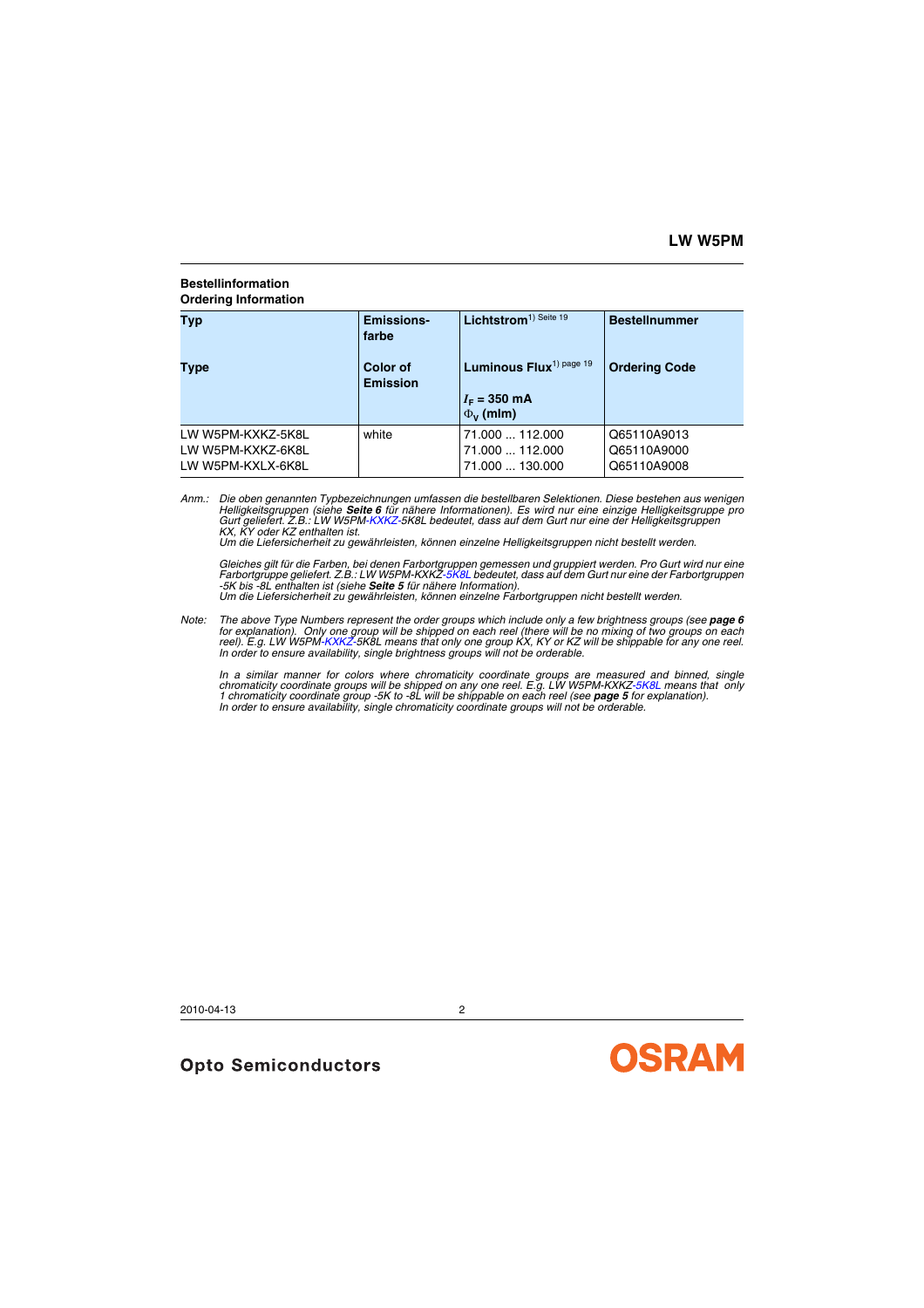#### **Grenzwerte Maximum Ratings**

| Bezeichnung<br>Parameter                                                                               | Symbol<br>Symbol | Wert<br>Value                         | <b>Einheit</b><br><b>Unit</b> |
|--------------------------------------------------------------------------------------------------------|------------------|---------------------------------------|-------------------------------|
| Betriebstemperatur<br>Operating temperature range                                                      | $T_{op}$         | $-40+125$                             | °C                            |
| Lagertemperatur<br>Storage temperature range                                                           | $T_{\text{stg}}$ | $-40+125$                             | °C                            |
| Sperrschichttemperatur<br>Junction temperature                                                         | $T_{\rm i}$      | 135                                   | °C                            |
| Sperrschichttemperatur für Kurzzeitanwendungen*<br>Junction temperature for short term applications*   | $T_{\rm i}$      | $175*$                                | °C                            |
| Durchlassstrom<br>(min.) $ I_{\text{F}} $<br>Forward current<br>(max.) $ I_{\text{F}} $<br>$(Ts=25°C)$ |                  | 100<br>1000                           | mA<br>mA                      |
| Stoßstrom<br>Surge current<br>$t \le 10$ µs, D = 0.005, $T_s = 25$ °C                                  | $I_{\text{FM}}$  | 2500                                  | mA                            |
| Sperrspannung<br>Reverse voltage<br>$(Ts=25oC)$                                                        | $V_{\sf R}$      | not designed for<br>reverse operation | v                             |

\*Auch bei höchsten Temperaturen zeigt der LED Chip sehr gute Leistungsmerkmale, aber es kann eine leichte Verfärbung des Gehäuses auftreten.

Die mittlere Lebensdauer bei *T*<sub>j</sub> = 175°C beträgt 100h.

\*The LED chip exhibits excellent performance but slight package discoloration occurs at highest temperatures. Exemplary median lifetime for  $T_{\rm j}$  = 175°C is 100h.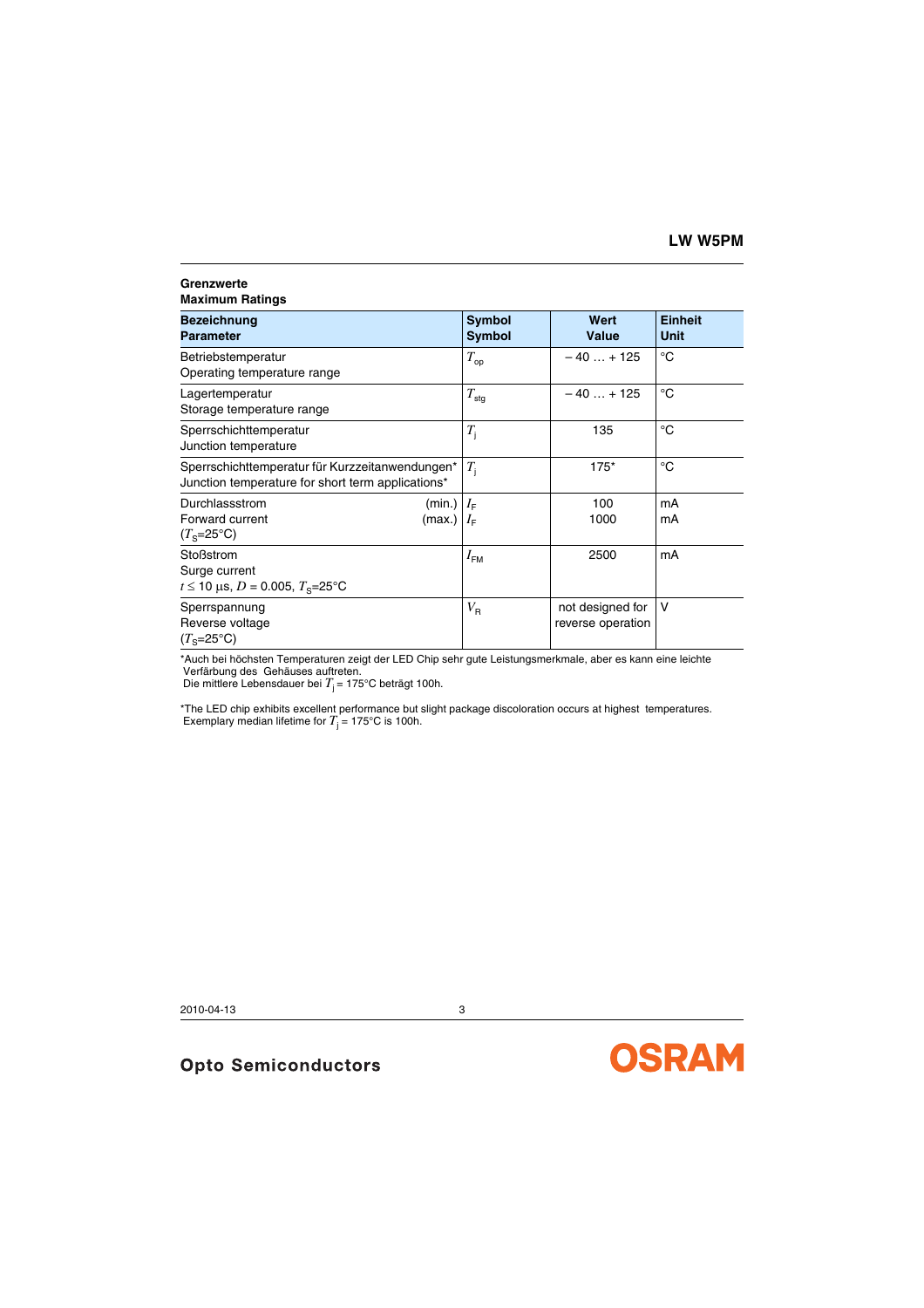#### **Kennwerte Characteristics**

 $(T_{\rm S} = 25 \text{ °C})$ 

| <b>Bezeichnung</b><br><b>Parameter</b>                                                                                                              |                            | Symbol<br>Symbol                          | Wert<br><b>Value</b>                  | <b>Einheit</b><br>Unit |
|-----------------------------------------------------------------------------------------------------------------------------------------------------|----------------------------|-------------------------------------------|---------------------------------------|------------------------|
| Farbkoordinate x nach CIE 1931 <sup>3) Seite 19</sup><br>Chromaticity coordinate x acc. to CIE 1931 <sup>3) page 19</sup><br>$I_{\rm E}$ = 350 mA   | (typ.)                     | x                                         | 0.33                                  |                        |
| Farbkoordinate y nach CIE 1931 <sup>3) Seite 19</sup><br>Chromaticity coordinate y acc. to CIE 1931 <sup>3) page 19</sup><br>$I_F = 350 \text{ mA}$ | (typ.)                     | y                                         | 0.33                                  |                        |
| peak. Abstrahlwinkel bei 100% I <sub>v</sub> (Vollwinkel) (typ.)<br>peak. Viewing angle at 100 $\%$ I <sub>V</sub>                                  |                            | $2\varphi$                                | vertical 70<br>horizontal 120         | Grad<br>deg.           |
| Durchlassspannung <sup>4) Seite 19)</sup><br>Forward voltage <sup>4) page 19</sup><br>$I_F$ = 350 mA                                                | (min.)<br>(typ.)<br>(max.) | $V_{\rm F}$<br>$V_{\rm F}$<br>$V_{\rm F}$ | 2.7<br>3.2<br>3.7                     | v<br>ν<br>v            |
| Sperrstrom<br>Reverse current                                                                                                                       | (max.)                     | $I_{\rm R}$                               | not designed for<br>reverse operation | μA                     |
| Wärmewiderstand<br>Thermal resistance<br>Sperrschicht/Lötpad<br>Junction/soldering point                                                            | (typ.)<br>(max.)           | $R_{\text{th JS}}$<br>$R_{\text{th JS}}$  | 6.5<br>$11*$                          | K/W<br>K/W             |

 $*R<sub>th</sub>$ (max) basiert auf statistischen Werten

 $R_{th}$ (max) is based on statistic values

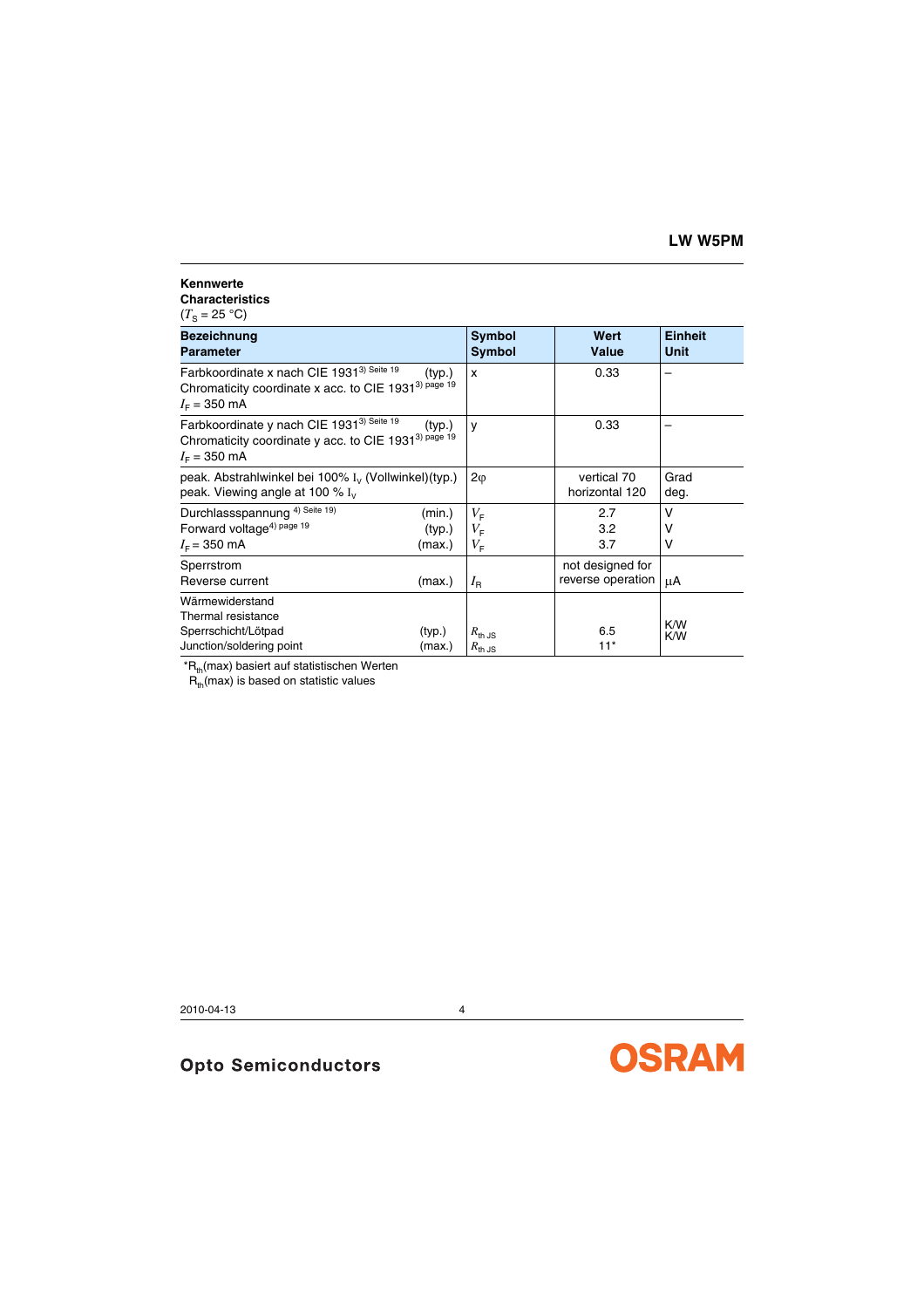# <span id="page-4-0"></span>**Farbortgruppen**3) [Seite](#page-18-0) <sup>19</sup> **Chromaticity coordinate groups**3) [page](#page-18-1) <sup>19</sup>



OHA13327

| <b>Gruppe</b><br>Group | Cx    | Cy    | <b>Gruppe</b><br>Group | cx    | Cy    |
|------------------------|-------|-------|------------------------|-------|-------|
| 5K                     | 0.296 | 0.259 | 7K                     | 0.330 | 0.310 |
|                        | 0.291 | 0.268 |                        | 0.330 | 0.330 |
|                        | 0.310 | 0.297 |                        | 0.338 | 0.342 |
|                        | 0.313 | 0.284 |                        | 0.352 | 0.344 |
| 5L                     | 0.291 | 0.268 | 7L                     | 0.330 | 0.330 |
|                        | 0.285 | 0.279 |                        | 0.330 | 0.347 |
|                        | 0.307 | 0.312 |                        | 0.347 | 0.371 |
|                        | 0.310 | 0.297 |                        | 0.345 | 0.352 |
| 6K                     | 0.313 | 0.284 | 8K                     | 0.352 | 0.344 |
|                        | 0.310 | 0.297 |                        | 0.338 | 0.342 |
|                        | 0.330 | 0.330 |                        | 0.364 | 0.380 |
|                        | 0.330 | 0.310 |                        | 0.360 | 0.357 |
| 6L                     | 0.310 | 0.297 | 8L                     | 0.345 | 0.352 |
|                        | 0.307 | 0.312 |                        | 0.347 | 0.371 |
|                        | 0.330 | 0.347 |                        | 0.367 | 0.401 |
|                        | 0.330 | 0.330 |                        | 0.364 | 0.380 |

|       |       | . . |       |       |
|-------|-------|-----|-------|-------|
| 0.296 | 0.259 | 7K  | 0.330 | 0.310 |
| 0.291 | 0.268 |     | 0.330 | 0.330 |
| 0.310 | 0.297 |     | 0.338 | 0.342 |
| 0.313 | 0.284 |     | 0.352 | 0.344 |
| 0.291 | 0.268 | 7L  | 0.330 | 0.330 |
| 0.285 | 0.279 |     | 0.330 | 0.347 |
| 0.307 | 0.312 |     | 0.347 | 0.371 |
| 0.310 | 0.297 |     | 0.345 | 0.352 |
| 0.313 | 0.284 | 8K  | 0.352 | 0.344 |
| 0.310 | 0.297 |     | 0.338 | 0.342 |
| 0.330 | 0.330 |     | 0.364 | 0.380 |
| 0.330 | 0.310 |     | 0.360 | 0.357 |
| 0.310 | 0.297 | 8L  | 0.345 | 0.352 |
| 0.307 | 0.312 |     | 0.347 | 0.371 |
| 0.330 | 0.347 |     | 0.367 | 0.401 |
| 0.330 | 0.330 |     | 0.364 | 0.380 |
|       |       |     |       |       |

2010-04-13 5

# **Opto Semiconductors**

**OSRAM**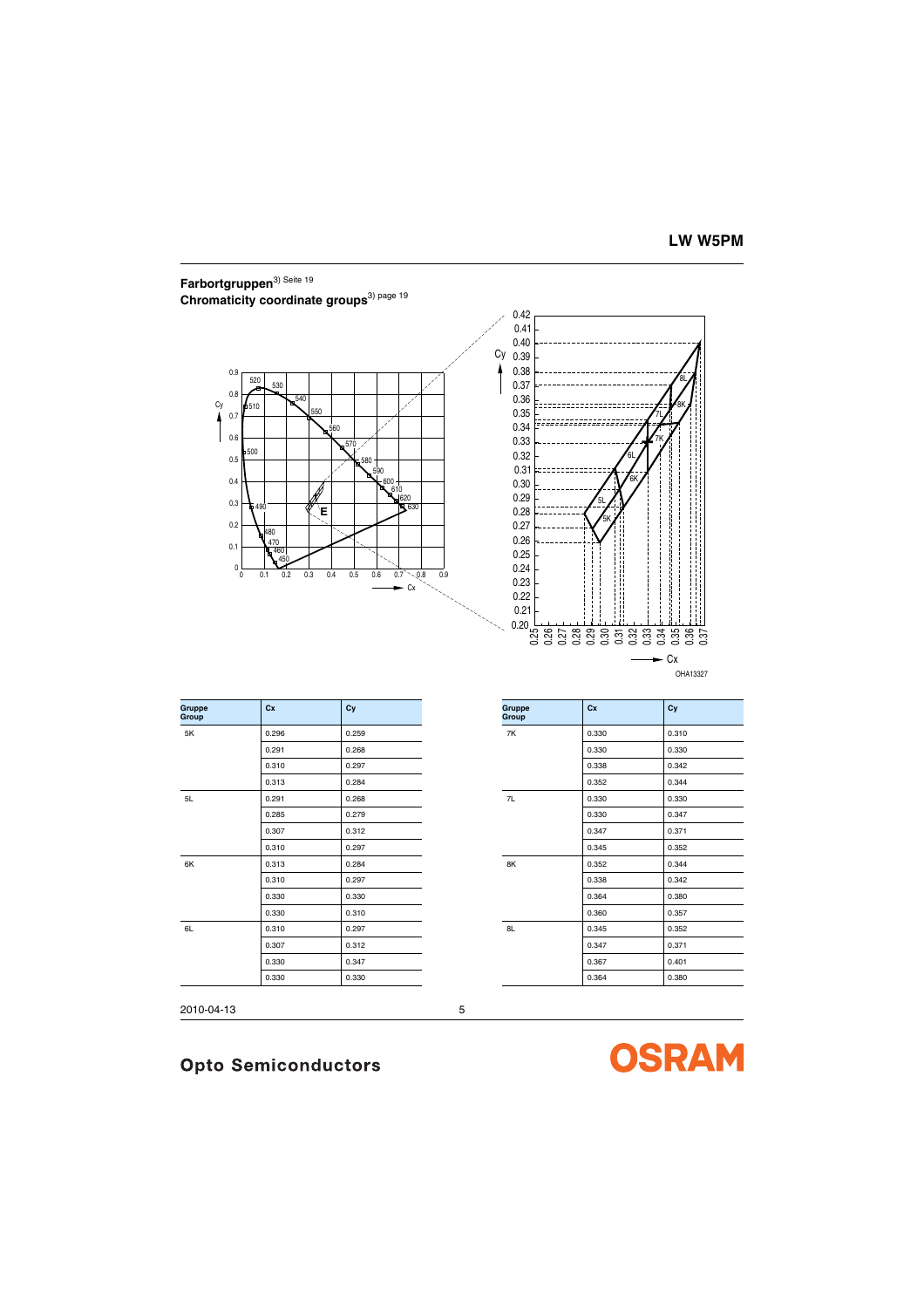#### <span id="page-5-0"></span>**Helligkeits-Gruppierungsschema Brightness Groups**

| <b>Helligkeitsgruppe</b><br><b>Brightness Group</b> | Lichtstrom <sup>1)</sup> Seite 19<br>Luminous Flux <sup>1) page 19</sup><br>$\Phi_{V}$ (mlm) |
|-----------------------------------------------------|----------------------------------------------------------------------------------------------|
| <b>KX</b>                                           | 71.000  82.000                                                                               |
| KY                                                  | 82.000  97.000                                                                               |
| KZ                                                  | 97.000  112.000                                                                              |
| <b>LX</b>                                           | 112.000  130.000                                                                             |

*Anm.: Die Standardlieferform von Serientypen beinhaltet eine Familiengruppe. Diese besteht aus wenigen Helligkeitsgruppen. Einzelne Helligkeitsgruppen sind nicht bestellbar.*

*Note: The standard shipping format for serial types includes a family group of only a few individual brightness groups. Individual brightness groups cannot be ordered.*

#### **Gruppenbezeichnung auf Etikett Group Name on Label**

Beispiel: KX-6K

Example: KX-6K

| <b>Helligkeitsgruppe</b> | <b>Farbortgruppe</b>                 |
|--------------------------|--------------------------------------|
| <b>Brightness Group</b>  | <b>Chromaticity Coordinate Group</b> |
| KX                       | 6K                                   |

*Anm.: In einer Verpackungseinheit / Gurt ist immer nur eine Helligkeitsgruppe enthalten.*

*Note: No packing unit / tape ever contains more than one brightness group.*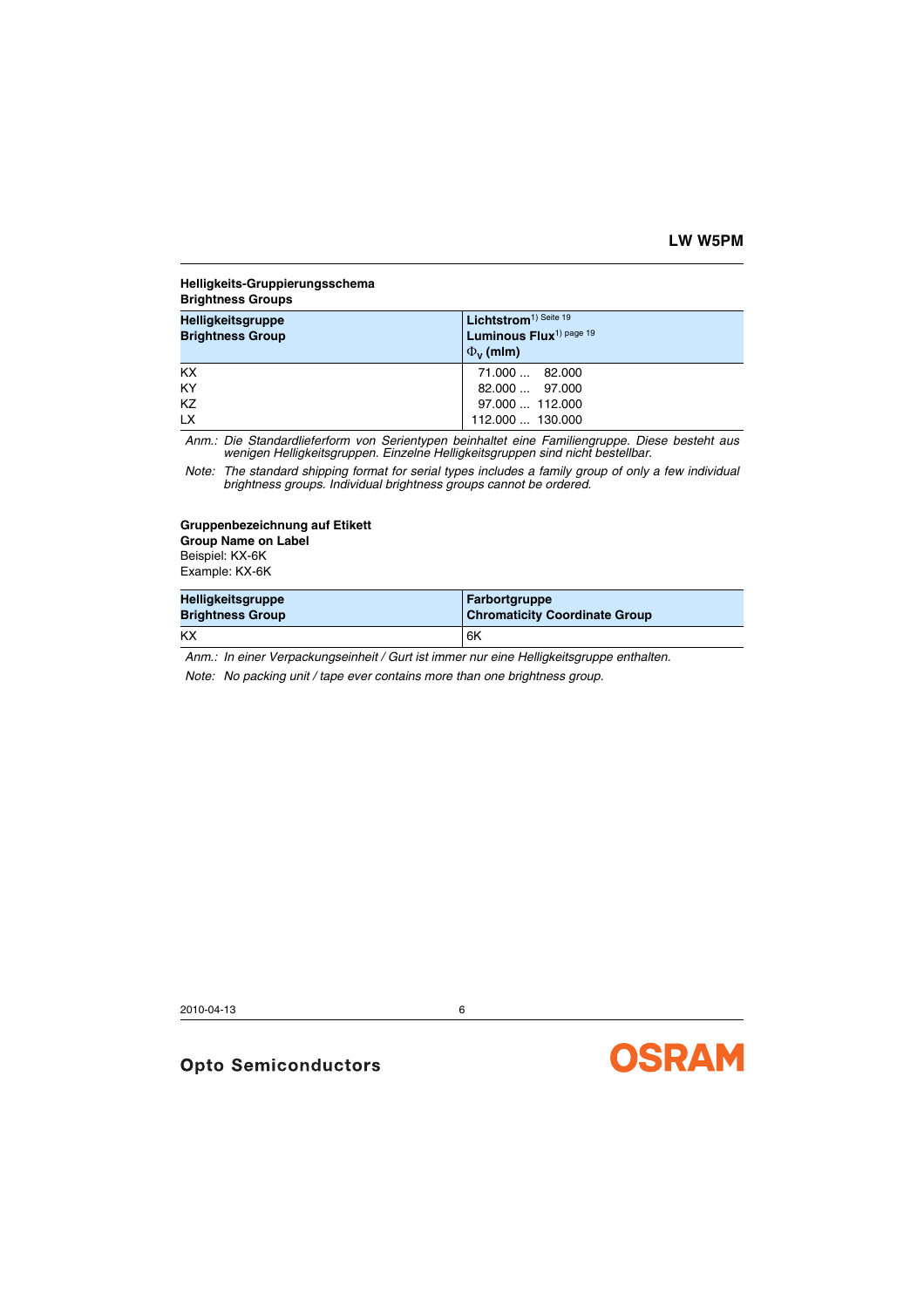



2010-04-13 7

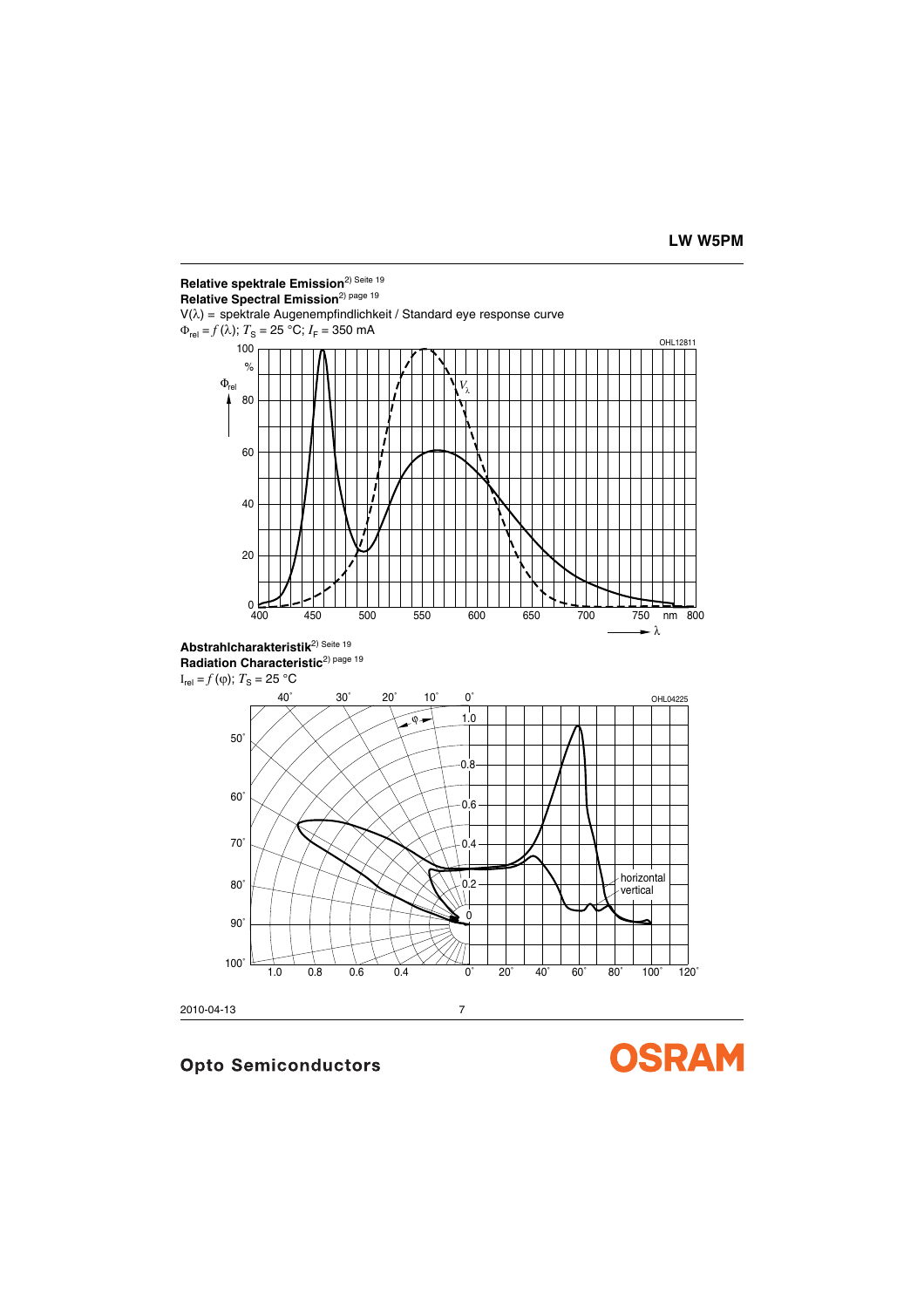### **Durchlassstrom**2)4) [Seite](#page-18-0) <sup>19</sup> **Forward Current**2)4) [page](#page-18-1) <sup>19</sup>  $I_F = f(V_F)$ ;  $T_S = 25$  °C **solid line: specified DC-range**



**Farbortverschiebung**2) *Seite <sup>17</sup>* **Chromaticity Coordinate Shift**2) *page <sup>17</sup>*  $x, y = f(I_F); T_S = 25 °C$ 



2010-04-13 8

# **Relative Lichtstrom**2) [Seite](#page-18-0) <sup>19</sup> **Relative Luminous Flux**2) [page](#page-18-1) <sup>19</sup>  $Φ<sub>V</sub>/Φ<sub>V</sub>(350 mA) = f(I<sub>F</sub>); T<sub>S</sub> = 25 °C$



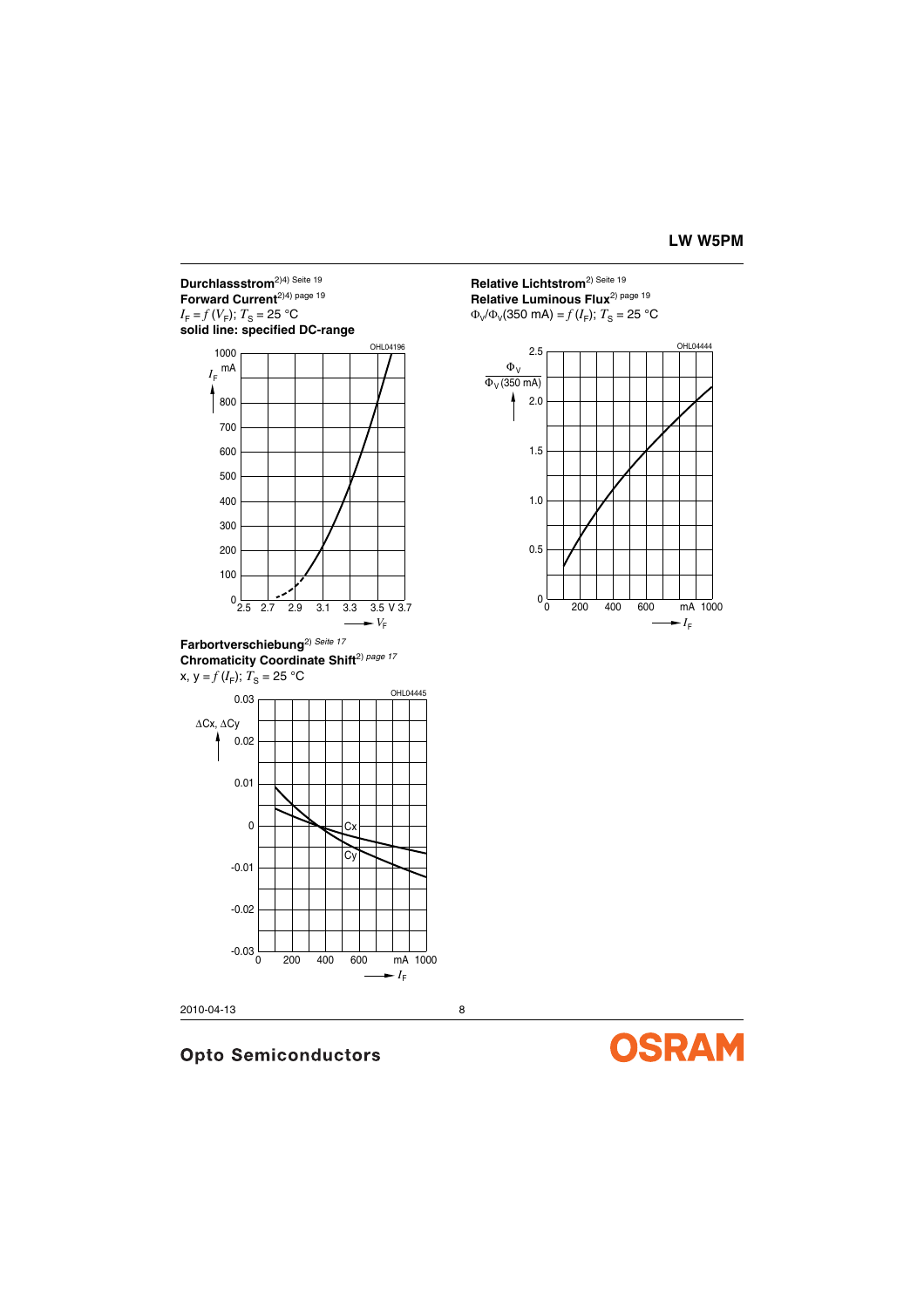

**Chromaticity Coordinate Shift**<sup>2) [page](#page-18-1) 19</sup>



2010-04-13 9

# **Opto Semiconductors**

**Relative Lichtstrom**2) [Seite](#page-18-0) <sup>19</sup> **Relative Luminous Flux**2) [page](#page-18-1) <sup>19</sup>



**OSRAM**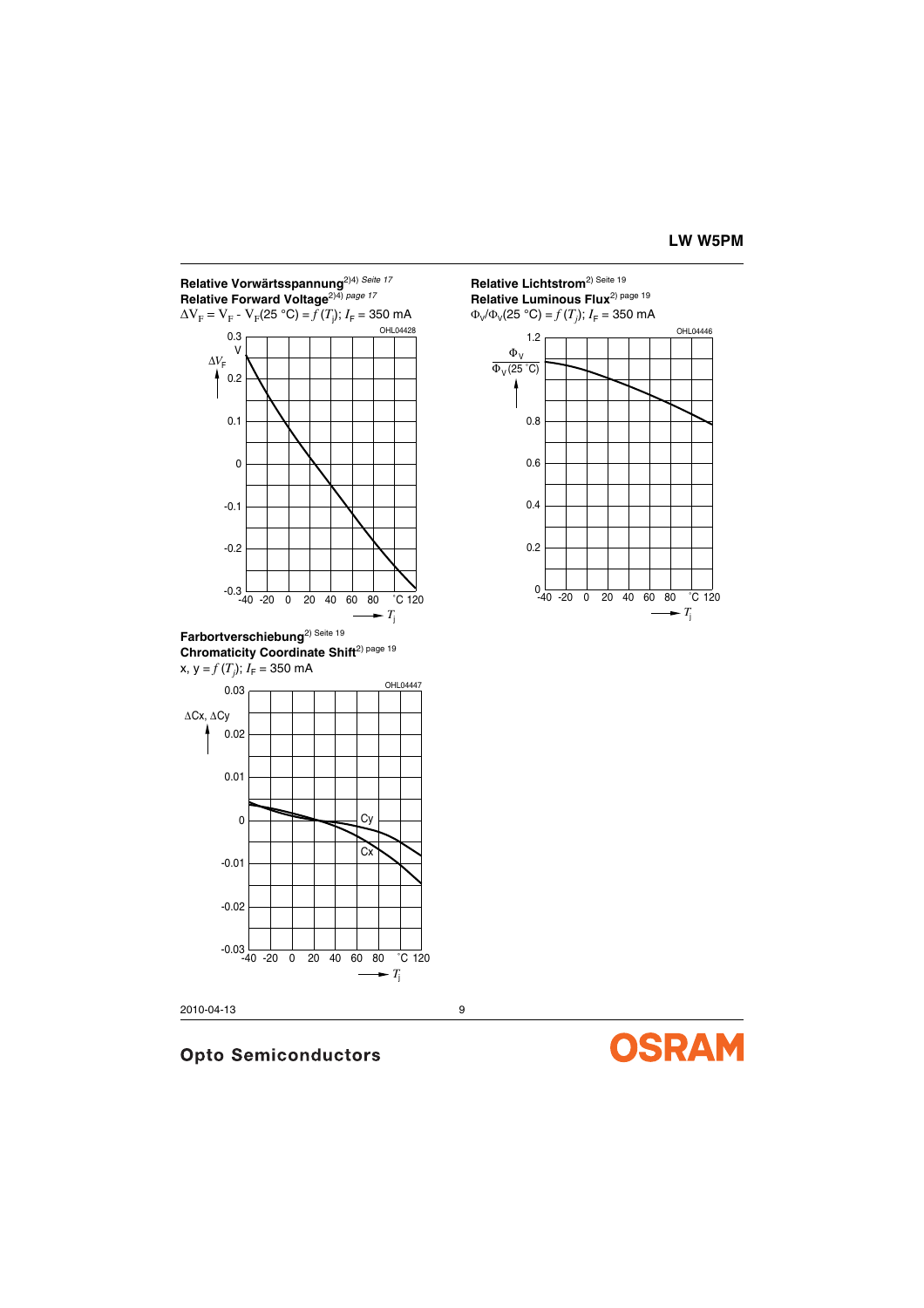#### **Maximal zulässiger Durchlassstrom Max. Permissible Forward Current**  $I_F = f(T_S)$



**Zulässige Impulsbelastbarkeit**  $I_F = f(t_0)$ **Permissible Pulse Handling Capability** Duty cycle  $D =$  parameter,  $T_S = 25$  °C



**Opto Semiconductors** 

2010-04-13 10

Zu Lebensdauerangaben siehe

Applikationsschrift:**"Reliability of the DRAGON Product Family"**

For life time information please refer to application note**"Reliability of the DRAGON Product Family"**





SRAM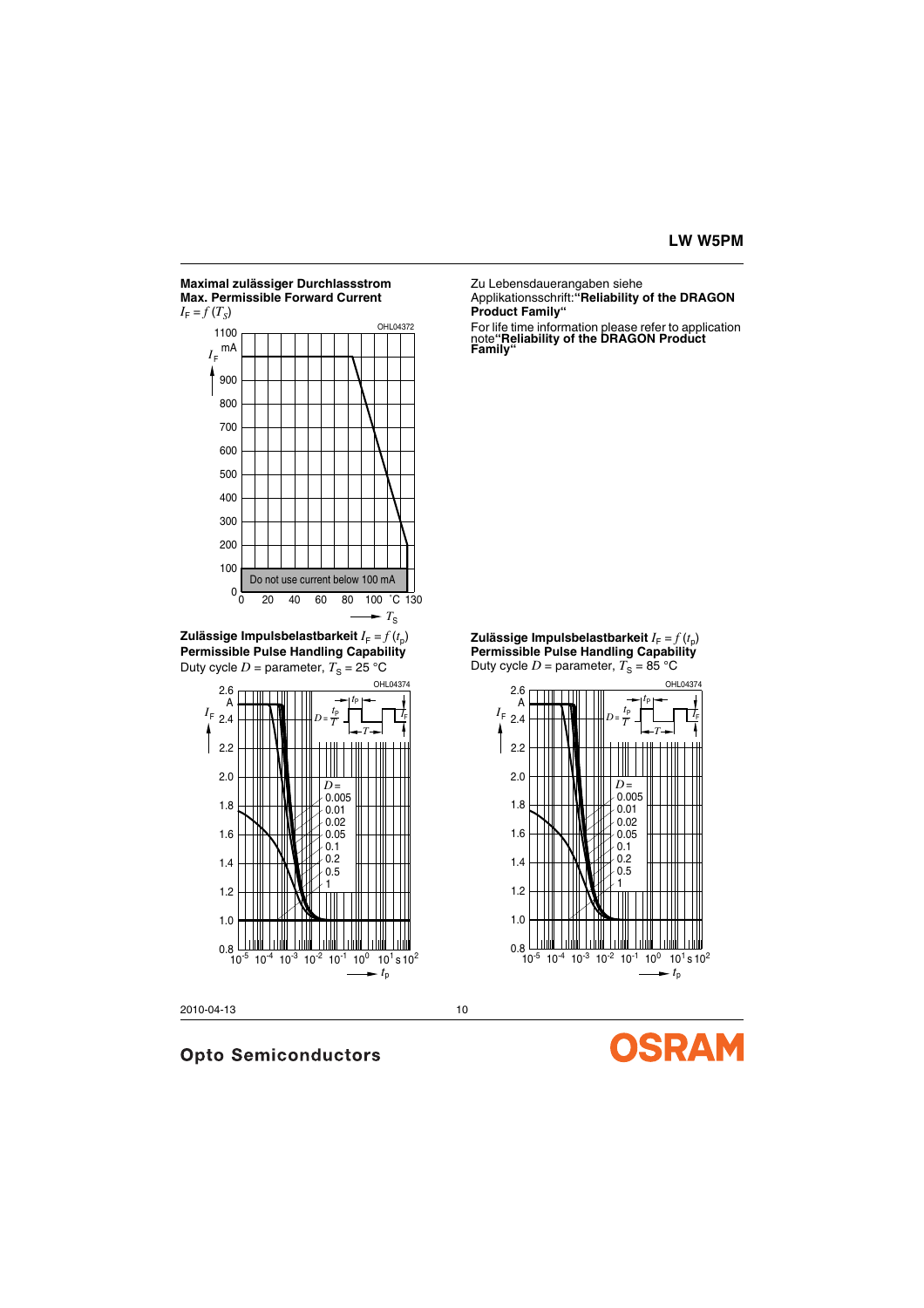# <span id="page-10-0"></span>**Maßzeichnung**5) [Seite](#page-18-0) <sup>19</sup> Package Outlines<sup>5) [page](#page-18-1) 19</sup>



*Anm.: Die LED enthält ein ESD-Bauteil, das parallel zum Chip geschalten ist. Note: LED is protected by ESD device which is connected in parallel to LED-Chip.*

**Korrosionsfestigkeit besser als EN 60068-2-60 (method 4):** mit erweitertem Korrosionstest: 40°C / 90%rh / 15ppm H<sub>2</sub>S / 336h **Corrosion robustness better than EN 60068-2-60 (method 4):**  with enhanced corrosion test: 40°C / 90%rh / 15ppm H<sub>2</sub>S / 336h

Kathodenkennung: Warkierung **Cathode mark:** mark: mark **Gewicht / Approx. weight:** 400 mg

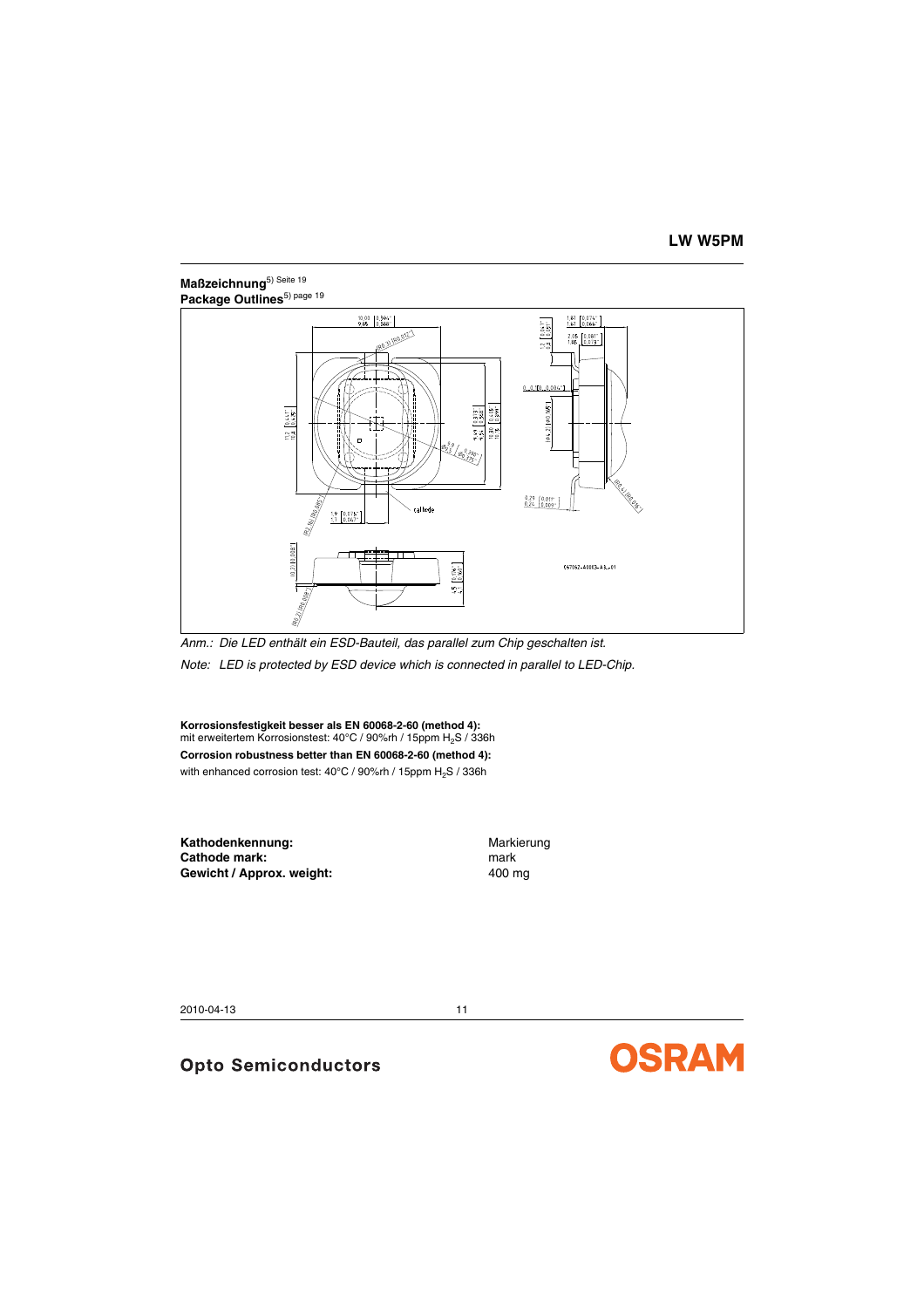# Gurtung / Polarität und Lage<sup>5) [Seite](#page-18-0) 19</sup> Verpackungseinheit 200/Rolle, ø180 mm

oder 700/Rolle, ø330 mm **Method of Taping / Polarity and Orientation**<sup>5) [page](#page-18-1) 19 Packing unit 200/reel, ø180 mm</sup> or 700/Rolle, ø330 mm



2010-04-13 12

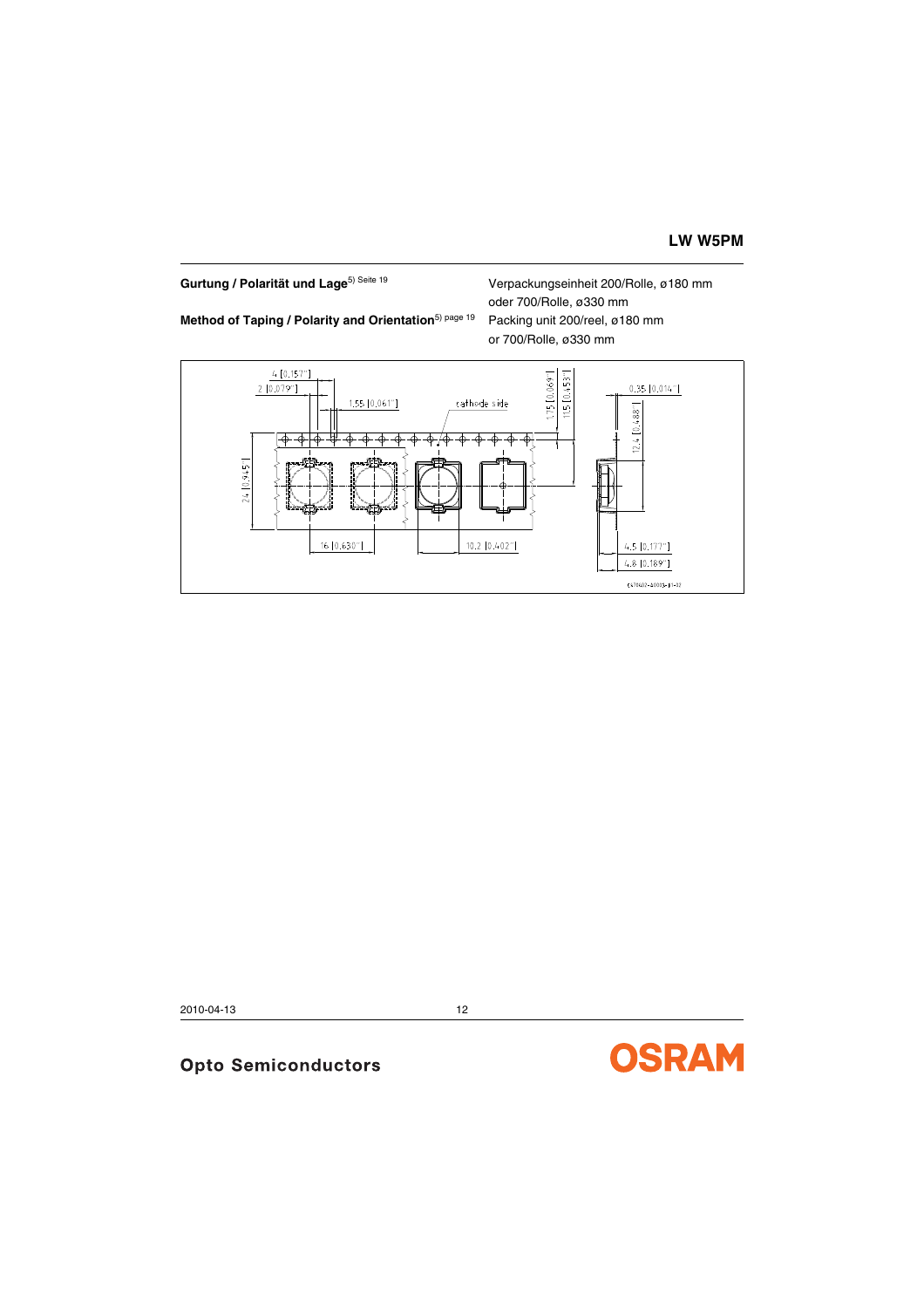# **LW W5PM**

#### **Empfohlenes Lötpaddesign**<sup>5) [Seite](#page-18-0) 19 **Reflow Löten Seite 19 Reflow Löten Reflow Löten**<br>Recommended Solder Pad<sup>5) page 19</sup> Reflow Soldering</sup> **Recommended Solder Pad**<sup>5) [page](#page-18-1) 19</sup>





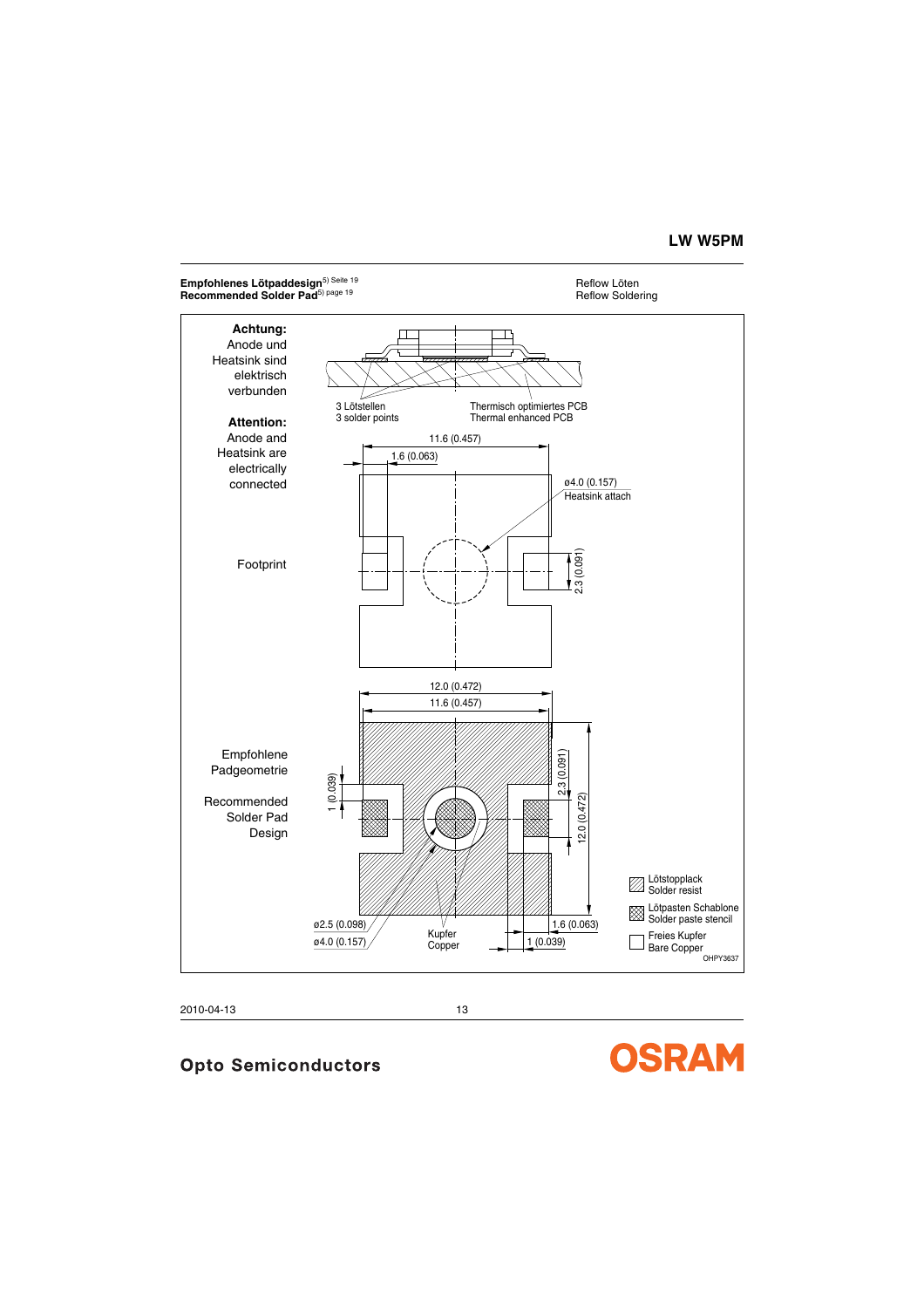# **Lötbedingungen** Vorbehandlung nach JEDEC Level 4 **Soldering Conditions Preconditioning acc. to JEDEC Level 4 Reflow Lötprofil für bleifreies Löten** (nach J-STD-020C) **Reflow Soldering Profile for lead free soldering (acc. to J-STD-020C)**



*Anm.: Das Gehäuse ist für Ultraschallreinigung nicht geeignet Note: Package not suitalbe for ultra sonic cleaning*

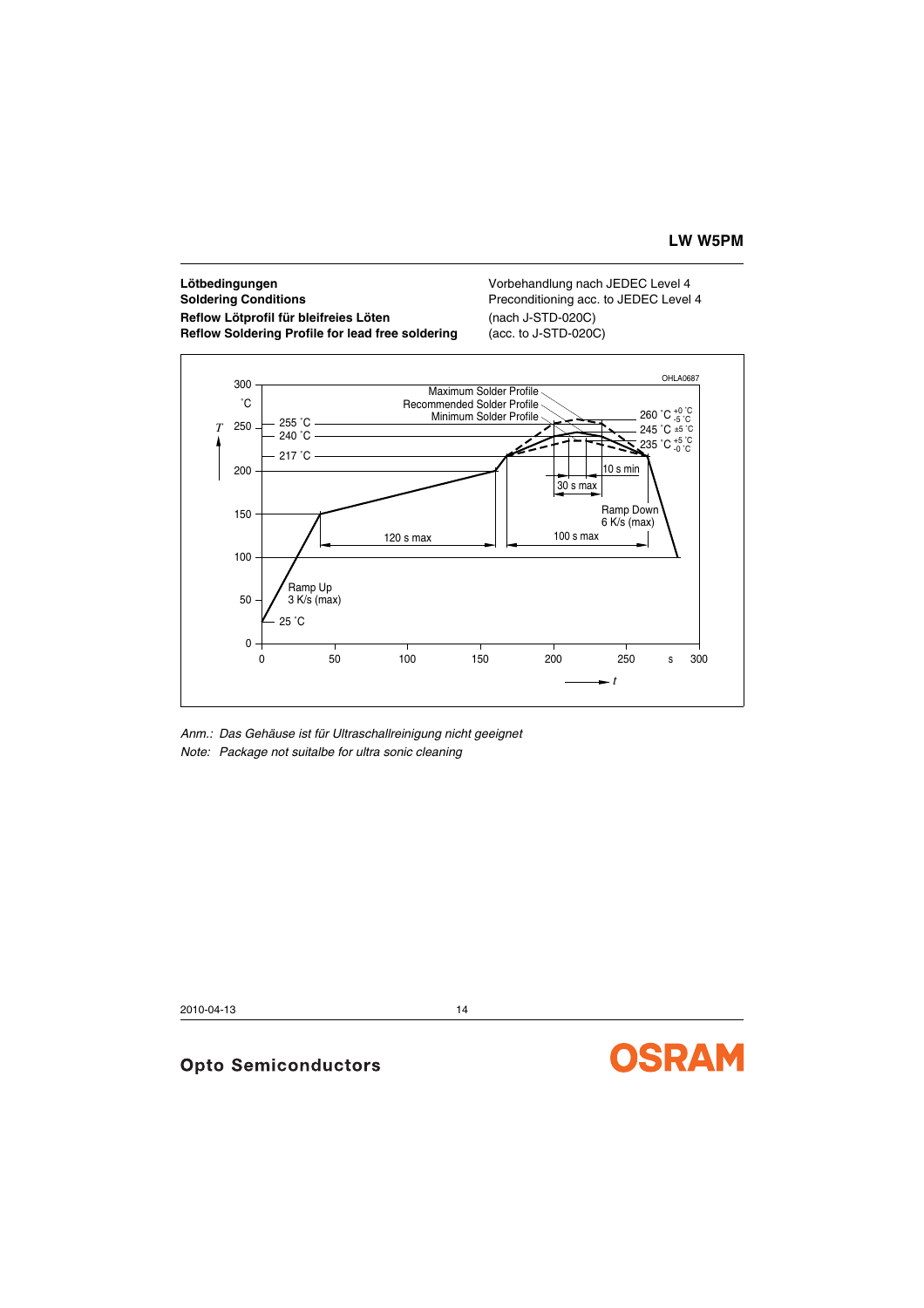# **Barcode-Produkt-Etikett (BPL) Barcode-Product-Label (BPL)**



#### **Gurtverpackung Tape and Reel**



#### Tape dimensions in mm (inch)

| W                  | r <sub>0</sub>                   |                                                                                               |             | $D_0$       |              |                                     |
|--------------------|----------------------------------|-----------------------------------------------------------------------------------------------|-------------|-------------|--------------|-------------------------------------|
| $24^{+0.3}_{-0.1}$ | $4 + 0.1$<br>$(0.157 \pm 0.004)$ | $16 + 0.1$<br>$(0.630 \pm 0.004)$ $(0.079 \pm 0.004)$ $(0.059 \pm 0.004)$ $(0.069 \pm 0.004)$ | $2 \pm 0.1$ | $1.5 + 0.1$ | $1.75 + 0.1$ | $11.5 + 0.1$<br>$(0.453 \pm 0.004)$ |

Reel dimensions in mm (inch)

| $\overline{A}$ | W          | $N_{\text{min}}$ | W.                        | $W_{2\text{ max}}$ |
|----------------|------------|------------------|---------------------------|--------------------|
| 180(7)         | 24 (0.945) | 60 (2.362)       | $24.4 + 2(0.961 + 0.079)$ | 30.4 (1.197)       |

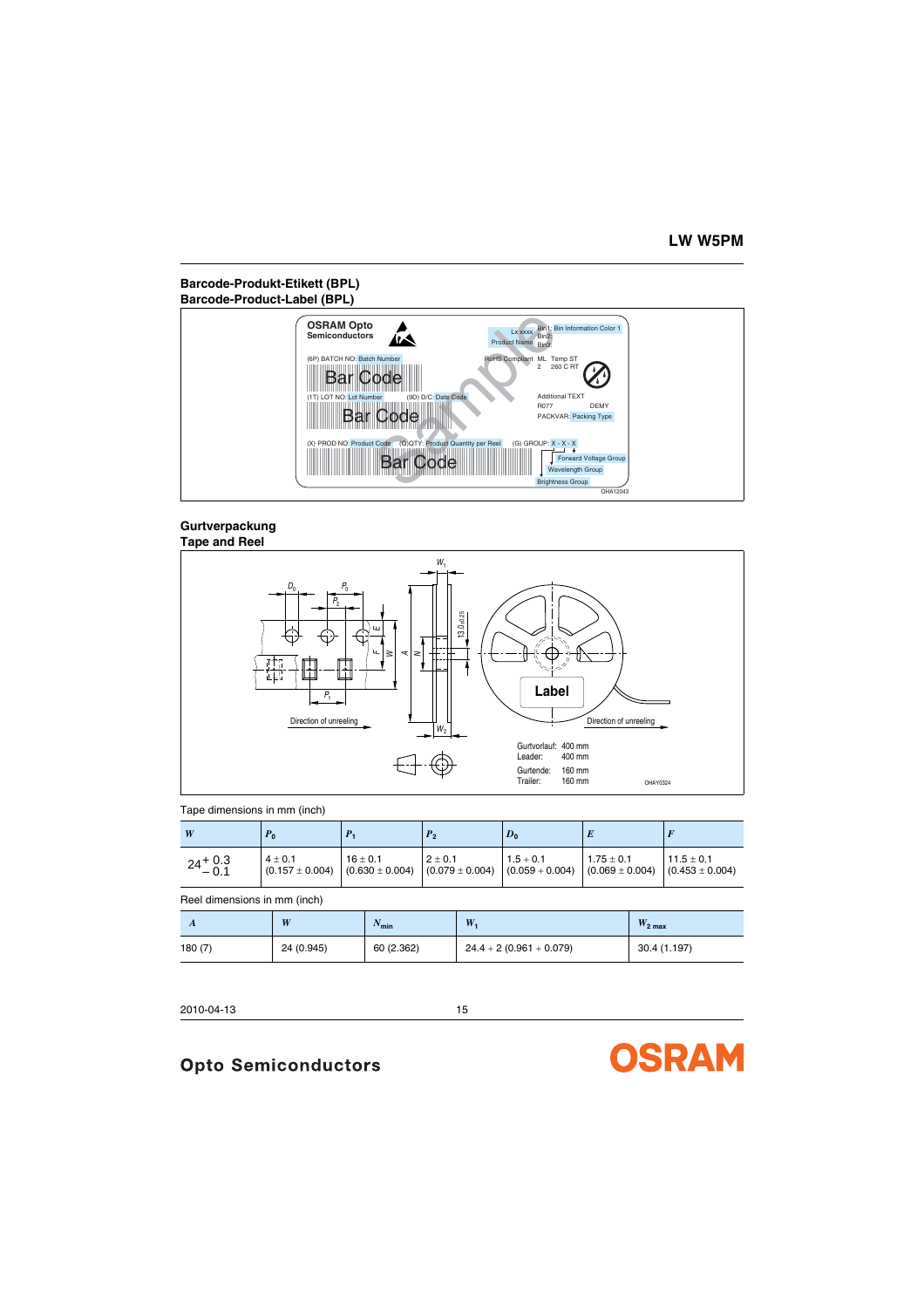### **Trockenverpackung und Materialien Dry Packing Process and Materials**



*Anm.: Feuchteempfindliche Produkte sind verpackt in einem Trockenbeutel zusammen mit einem Trockenmittel und einer Feuchteindikatorkarte*

*Bezüglich Trockenverpackung finden Sie weitere Hinweise im Internet und in unserem Short Form Catalog im Kapitel "Gurtung und Verpackung" unter dem Punkt "Trockenverpackung". Hier sind Normenbezüge, unter anderem ein Auszug der JEDEC-Norm, enthalten.*

*Note: Moisture-senisitve product is packed in a dry bag containing desiccant and a humidity card. Regarding dry pack you will find further information in the internet and in the Short Form Catalog in chapter "Tape and Reel" under the topic "Dry Pack". Here you will also find the normative references like JEDEC.*

#### **Kartonverpackung und Materialien Transportation Packing and Materials**



| <b>Breite / Width</b>               | Länge / length                 | Höhe / height                |
|-------------------------------------|--------------------------------|------------------------------|
| $200 \pm 5 (7,874 \pm 0,1968 \pm )$ | $200 \pm 5 (7,874 \pm 0,1968)$ | $42 \pm 5 (1,65 \pm 0,1968)$ |

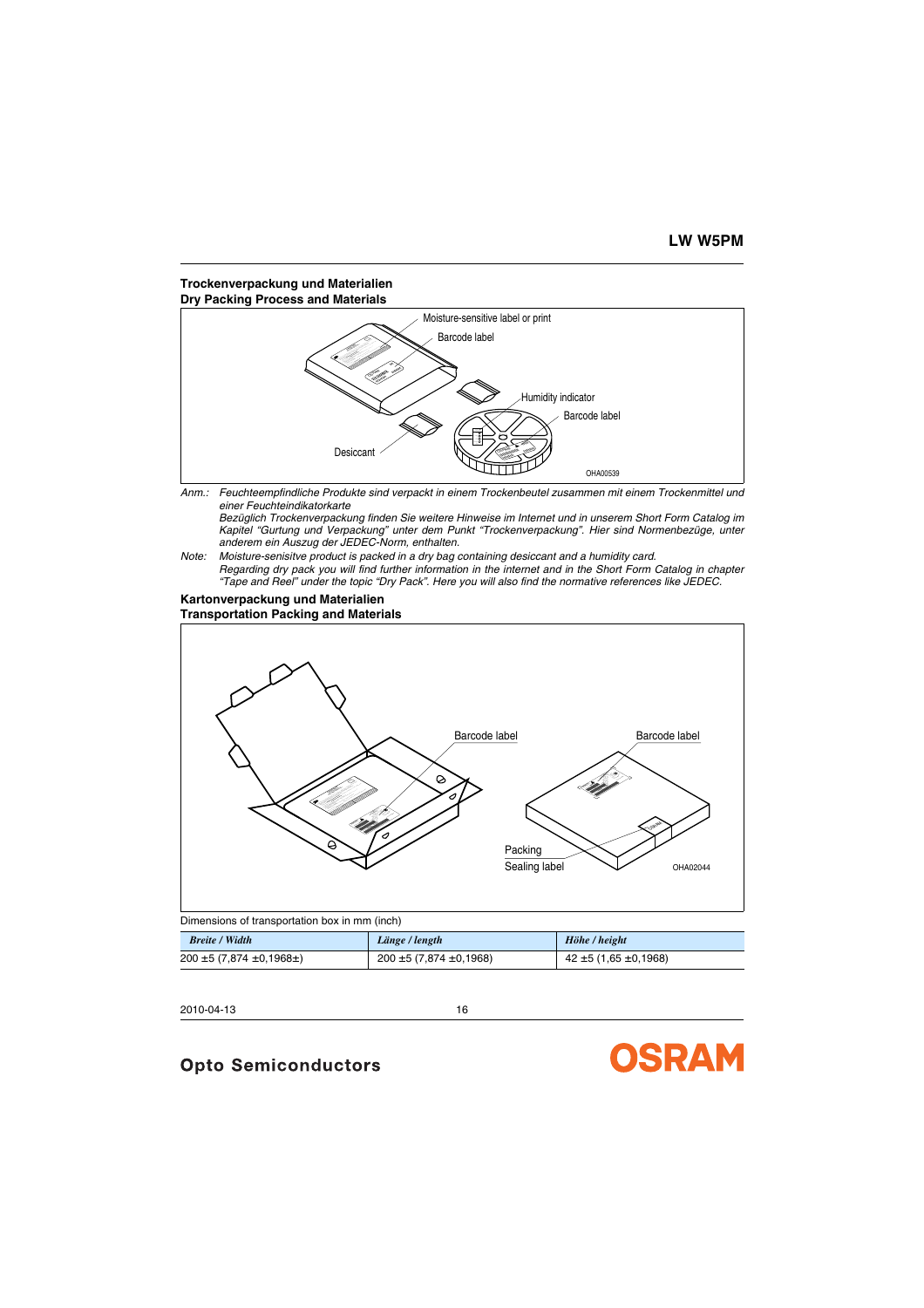# **Revision History: 2010-04-13**

Previous Version: 2010-03-01

| Page  | Subjects (major changes since last revision) | Date of change |
|-------|----------------------------------------------|----------------|
| all   | Target data sheet created                    | 2009-05-06     |
| all   | Preliminary data sheet created               | 2009-07-20     |
| 1, 11 | Method of Taping and packing unit updated    | 2009-10-26     |
| 1, 11 | additional information                       | 2010-03-01     |
| all   | data sheet released                          | 2010-04-13     |
|       |                                              |                |
|       |                                              |                |
|       |                                              |                |

Wegen der geplanten Streichung der LED aus der IEC 60825 erfolgt die Bewertung der Augesicherheit nach dem Standard CIE S009/E:2002 ("photobiological safety of lamps and lamp systems")

Im Risikogruppensystem dieser CIE- Norm erfüllen die in diesem Datenblatt angegebenen LED die "moderate risk"- Gruppe (die die sich im "sichtbaren" Spektralbereich auf eine Expositionsdauer von 100 s bezieht). Unter realen Umständen (für Expositionsdauer, Augenpupille, Betrachtungsabstand) geht damit von diesen Bauelementen keinerlei Augengefährdung aus.

Grundsätzlich sollte jedoch erwähnt werden, dass intensive Lichtquellen durch ihre Blendwirkung ein hohes sekundäres Gefahrenpotenzial besitzen. Wie nach dem Blick in andere helle Lichtquellen (z.B. Autoscheinwerfer) auch, können temporär eingeschränktes Sehvermögen und Nachbilder je nach Situation zu Irritationen, Belästigungen, Beeinträchtigungen oder sogar Unfällen führen.

Due to the planned cancellation of the LED from IEC 60825, the evaluation of eye safety occurs according to the standard CIE S009/E:2002 ("photobiological safety of lamps and lamp systems").

Within the risk grouping system of this CIE standard, the LEDs specified in this data sheet fall into the "moderate risk" group (relating to devices in the visible spectrum with an exposure time of 100 s). Under real circumstances (for exposure time, eye pupils, observation distance), it is assumed that no endangerment to the eye exists from these devices.

As a matter of principle, however, it should be mentioned that intense light sources have a high secondary exposure potential due to their blinding effect. As is also true when viewing other bright light sources (e.g. headlights), temporary reduction in visual acuity and afterimages can occur, leading to irritation, annoyance, visual impairment, and even accidents, depending on the situation.

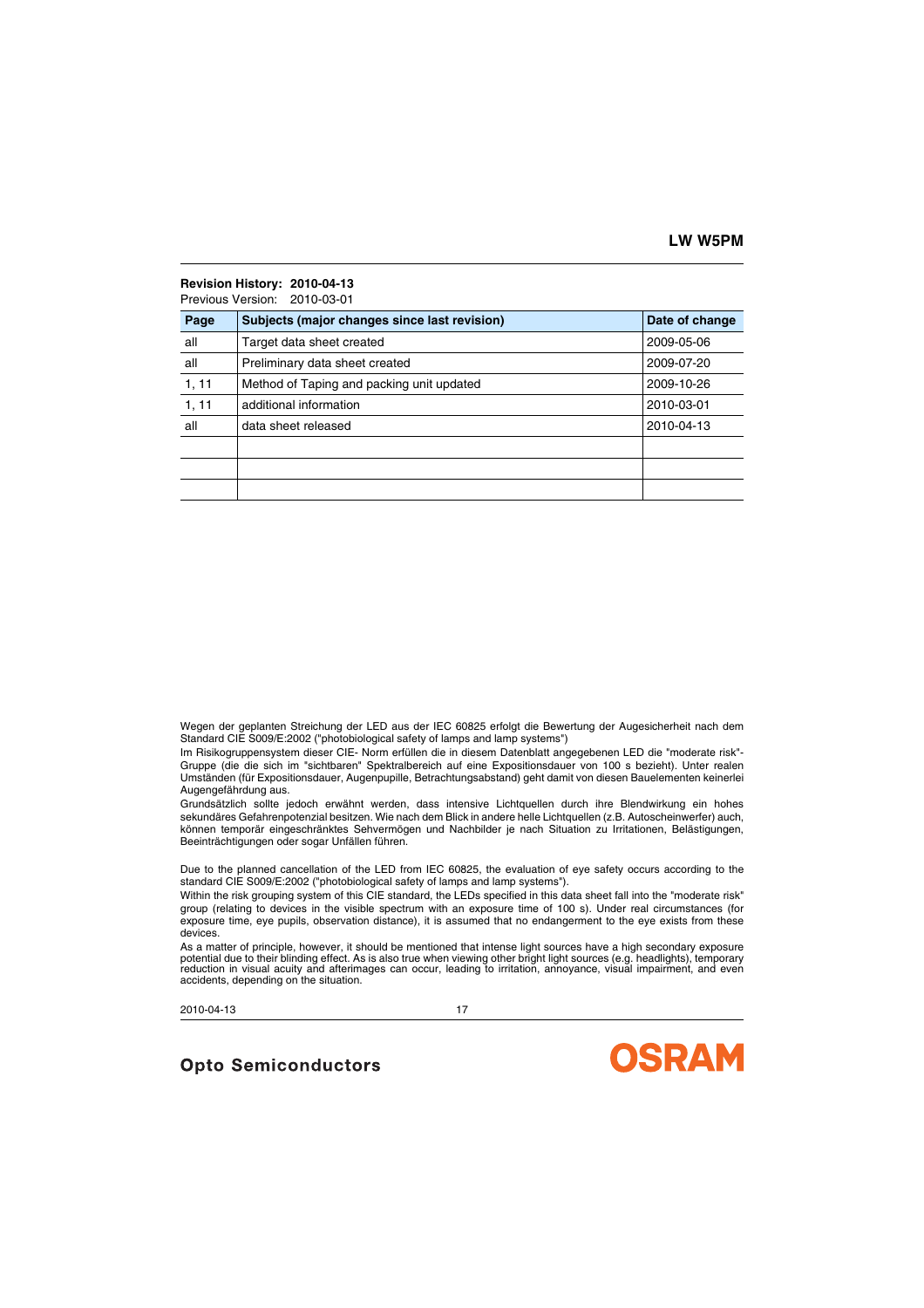#### **Attention please!**

The information describes the type of component and shall not be considered as assured characteristics. Terms of delivery and rights to change design reserved. Due to technical requirements components may contain dangerous substances. For information on the types in question please contact our Sales Organization. If printed or downloaded, please find the latest version in the Internet.

#### **Packing**

Please use the recycling operators known to you. We can also help you – get in touch with your nearest sales office.<br>By agreement we will take packing material back, if it is sorted. You must bear the costs of transport. F incurred.

**Components used in life-support devices or systems must be expressly authorized for such purpose!** Critical<br>components<sup>® [page](#page-18-1) t9</sup> may only be used in life-support devices or systems<sup>7) page t9</sup> with the express written ap

2010-04-13 18